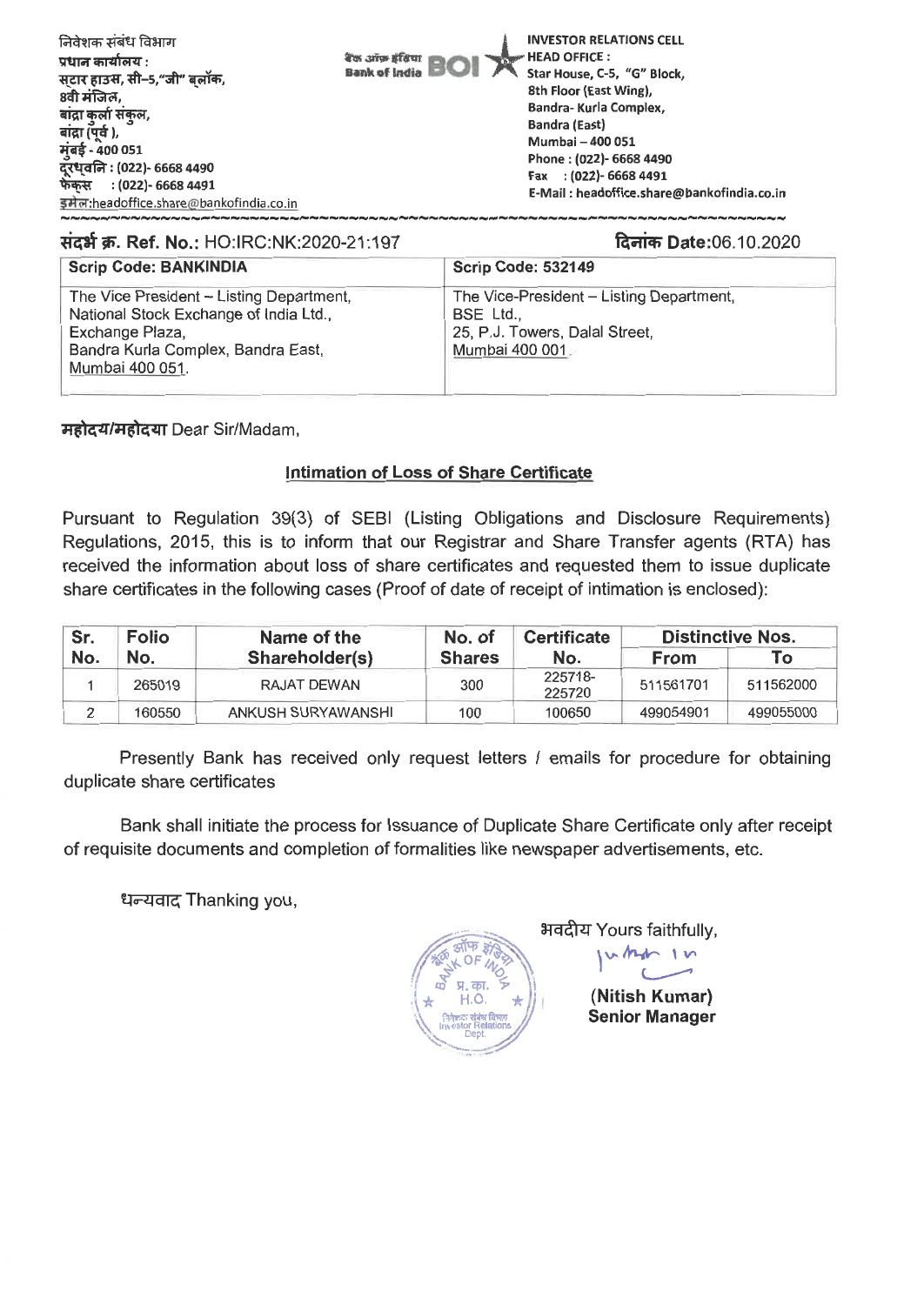[External] Duplicate Share intimations Received On : 20201005

**X** DELETE  $\leq$  REPLY  $\leq$  REPLY ALL  $\Rightarrow$  FORWARD



bssduplicate@bigshareonline.com Mon 05/10/2020 13:36

Mark as unread

- To: RaJeev Bhatia; Investor Relations Department;
- Cc: vijay@bigshareonline.com; jibu@bigshareonline.eom; bhagwan©bigshareonline.com; Bssduplicate@Bigshareonline.Com <bssduplicate@bigshareonline.com>;
- $\Box$  1 attachment **4**  $\Box$  4 **1**

3,g,418,pcif

Caution: This email originated from a source outside Bank of India.

Dear Sir/Ma'am,

Please be informed that in terms of the provisions of the SEBI (LODR) Regulations, 2015, the Company is required to submit information regarding loss of share certificates and issue of duplicate certificates, to the stock exchange within two days of its getting information. Further, the said intimation has to be filed only through the mode of NEAPS filing for NSE and on listing.bseindia.com for BSE and not via hard copy submission.

Accordingly, we are sharing herewith the receipt of the following request for loss of share certificate of the Company by shareholders, to enable you to comply with the said regulatory requirement within the timelines prescribed.

| <b>Client Name</b>            |        | Cert. No   Dist. No From   Dist. NO. To   Folio No.   Quantity |           |        |     | Name        |
|-------------------------------|--------|----------------------------------------------------------------|-----------|--------|-----|-------------|
| BANK OF INDIA - EQUITY        | 225718 | 511561701                                                      | 511561800 | 265019 | 100 | RAJAT DEWAN |
| BANK OF INDIA - EQUITY 225719 |        | 511561801                                                      | 511561900 | 265019 | 100 | RAJAT DEWAN |
| BANK OF INDIA - EQUITY 225720 |        | 511561901                                                      | 511562000 | 265019 | 100 | RAJAT DEWAN |

Should you have any queries in respect of the aforesaid instruction kindly revert back.

Regards,

Blgshare Services Pvt. Ltd,

Alert:External Mail! Exercise caution while opening URL/attachment.

**<**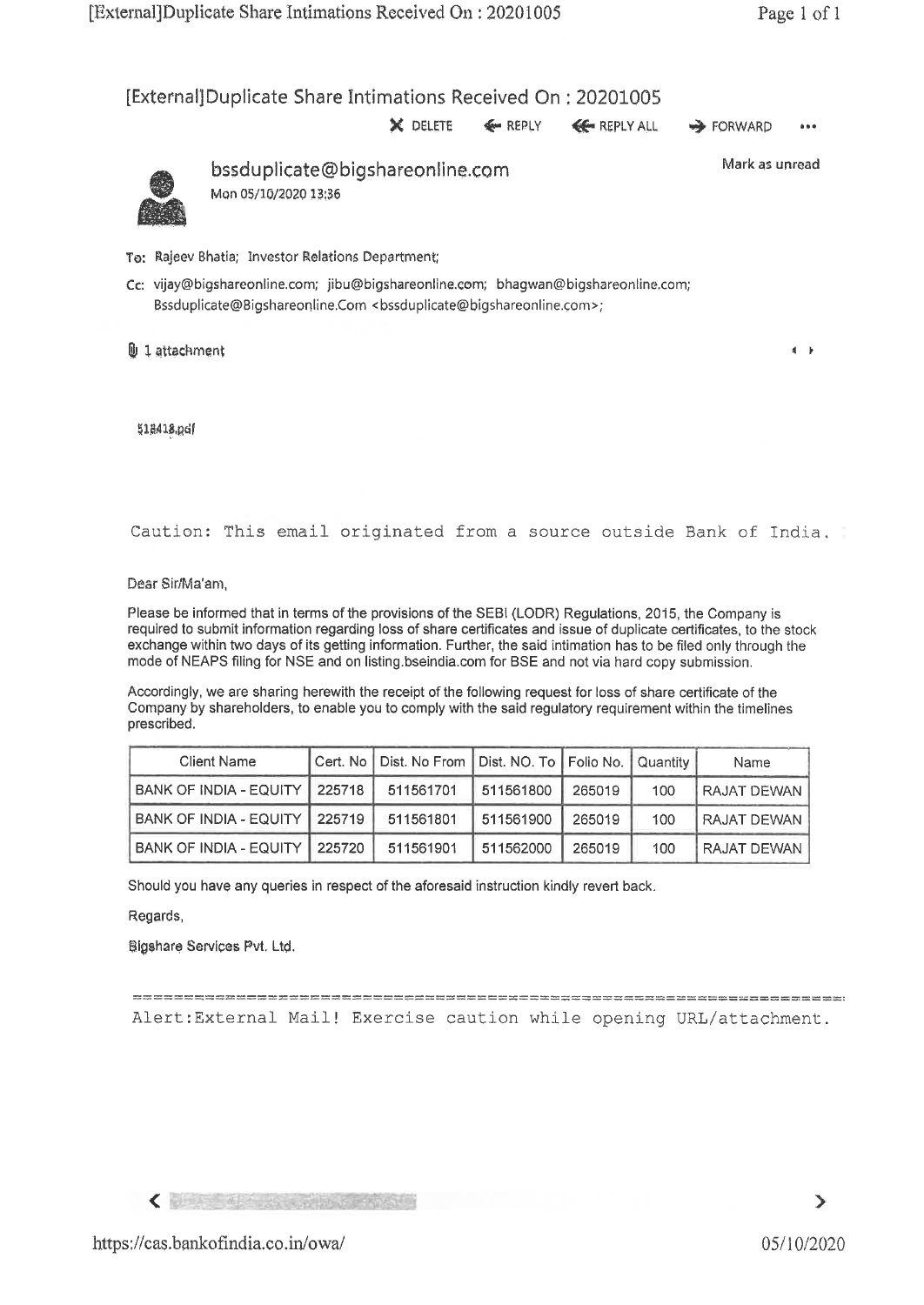

## **RAJAT DEWAN**

0-972, NEW FRIENDS COLONY, NEW DELHI-110025

**Bigshare Services Pvt Ltd** 1st Floor, Bharat Tin Works Building, Opp, Vasant Oasis, Makwana Road, Marol, Andheri (East),\* Mumbal 400059, India.

1**8418** 

Sub — Bank of India share under DP ID 265019

Date 26th Sept 2020



Dear Sir,

We have 300 shares of Bank of India under the above DP ID.

We will appreciate if you can issue us the Duplicate certificates for Demat purposes

The shares are jointly held by me and my father Mr. R.R. Dewan.

Thanks and Regards

Rajat bewan Rajat bewan Rajat bewan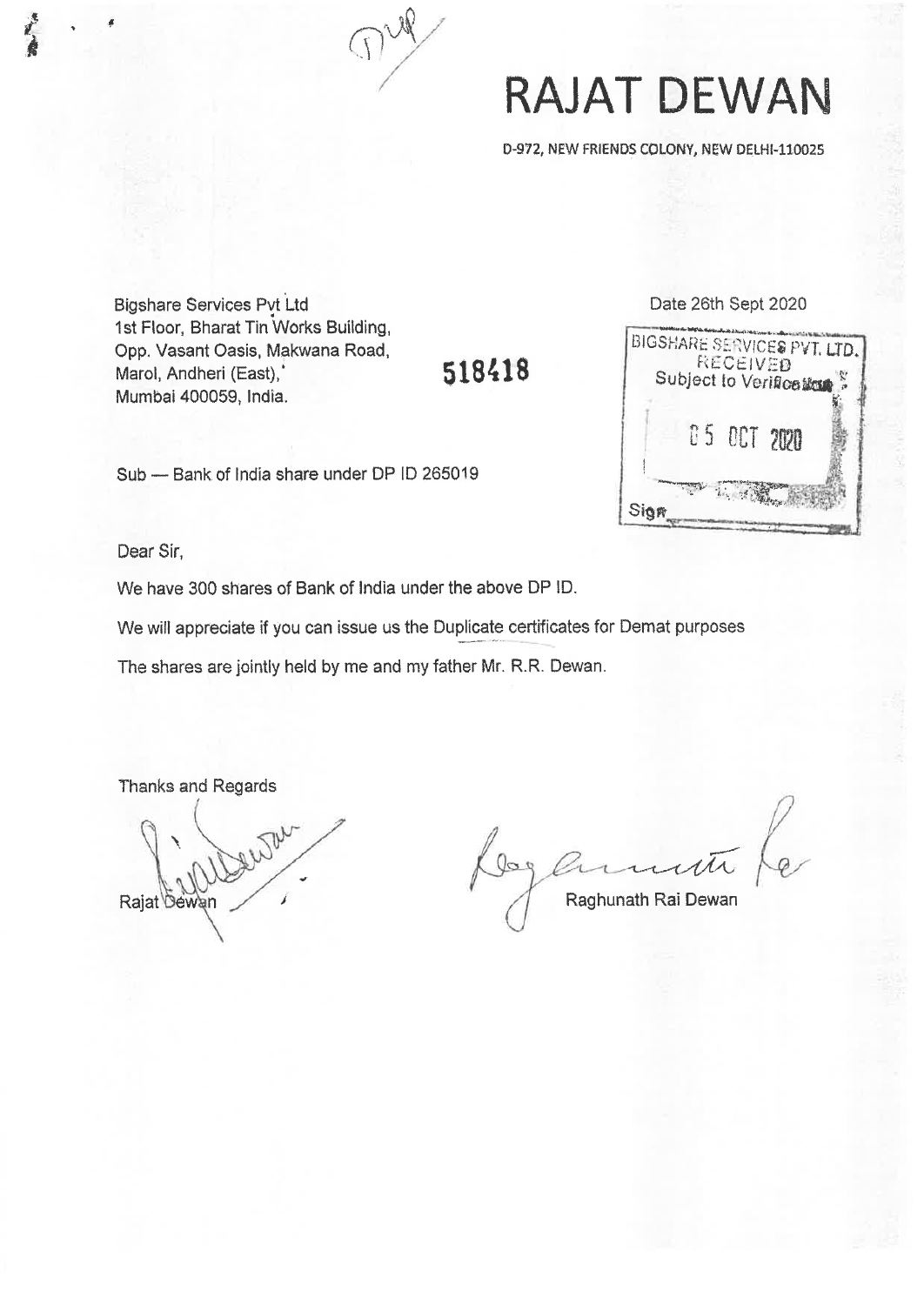[External] Duplicate Share Intimations Received On : 20201005

**X** DELETE  $\leftarrow$  REPLY  $\leftarrow$  REPLY ALL  $\rightarrow$  FORWARD •••



bssduplicate@bigshareonline.com Mon 05/10/2020 13:37

Mark as unread

 $\overline{4}$   $\overline{5}$ 

To: Rajeev Bhatia; Investor Relations Department;

Cc: vijay@bigshareonline.com; jibu@bigshareonline.com; bhagwan@bigshareonline.com; Bssduplicate@Bigshareonline.Com <bssduplicate@bigshareonline.com>;

 $01$  attachment

SIR419,pdf

Caution: This email originated from a source outside Bank of India.

Dear Sir/Ma'am,

Please be informed that in terms of the provisions of the SEBI (LODR) Regulations, 2015, the Company is required to submit information regarding loss of share certificates and issue of duplicate certificates, to the stock exchange within two days of its getting information. Further, the said intimation has to be filed only through the mode of NEAPS filing for NSE and on listing.bseindia.com for BSE and not via hard copy submission.

Accordingly, we are sharing herewith the receipt of the following request for loss of share certificate of the Company by shareholders, to enable you to comply with the said regulatory requirement within the timelines prescribed.

| Client Name                      | Cert.<br>No | Dist. No<br>From | Dist. NO.<br>ı٥ | Folio<br>No. | Quantity | Name                         |
|----------------------------------|-------------|------------------|-----------------|--------------|----------|------------------------------|
| <b>BANK OF INDIA -</b><br>EQUITY | 100650      | 499054901        | 499055000       | 160550       | 100      | <b>ANKUSH</b><br>SURYAWANSHI |

Should you have any queries in respect of the aforesaid instruction kindly revert back.

Reoards,

Ulgoshare Services Pvt. Ltd.

Alert:External Mail! Exercise caution while opening URL/attachment.